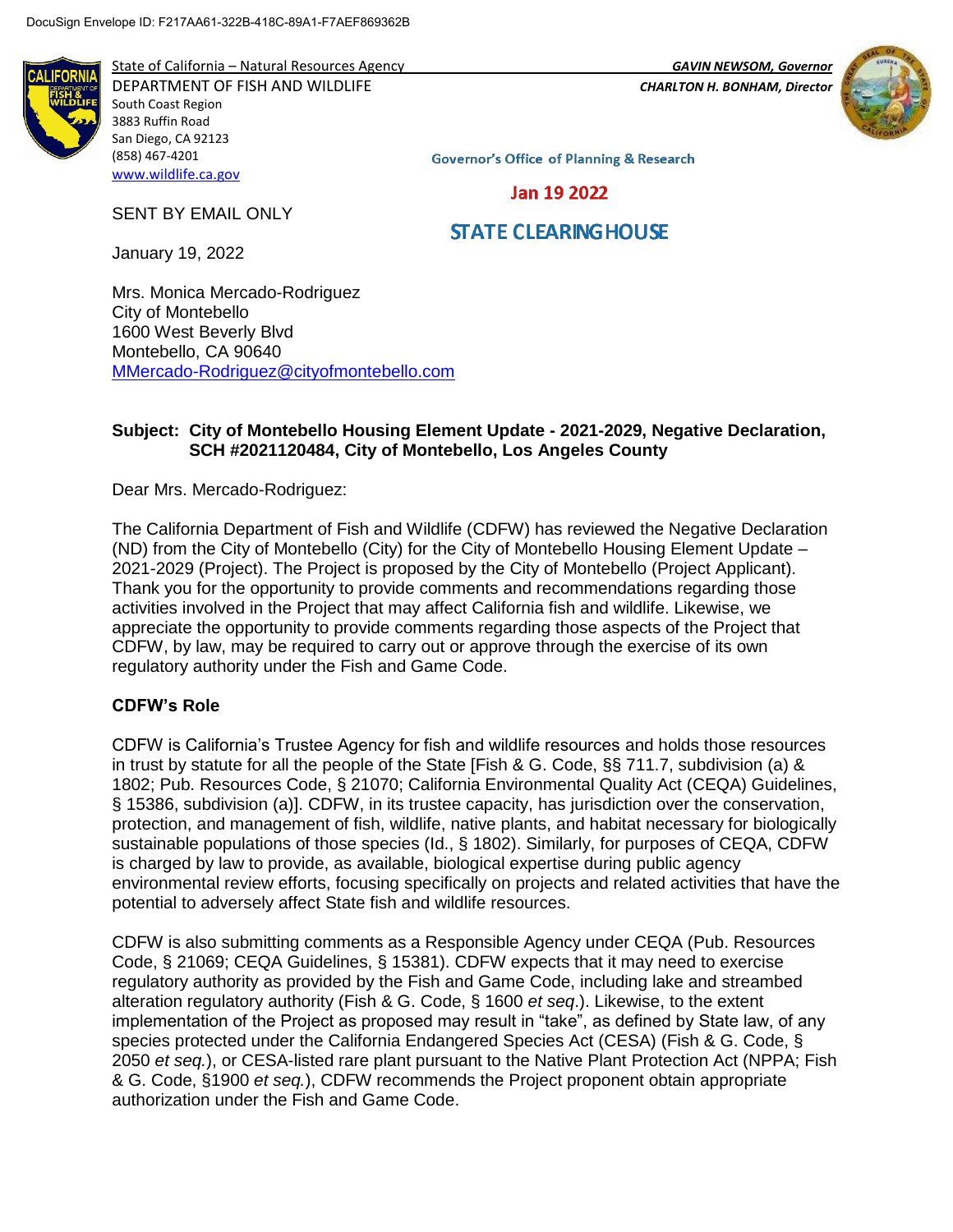Mrs. Monica Mercado-Rodriguez City of Montebello January 19, 2022 Page 2 of 11

## **Project Description and Summary**

**Objective:** The Project proposes its 6<sup>th</sup> cycle housing element update (HEU) to address the City housing needs for the October 15, 2021, to October 15, 2029 Planning Period. The HEU sets goals, objectives, policies, and programs to achieve future housing needs for the City. The southern California Association of Governments (SCAG) Regional Housing Needs Assessment (RHNA) allocation for the City identified a housing need of 5,186 units. The 5,186 units allocated to the City is divided into the following categories: 1,314 very low-income units, 707 low-income units, 777 moderate-income units, and 2,388 above moderate-income units. To accommodate the RHNA units, the City intends to amend the General Plan and zoning codes for residential uses on identified sites. Currently, 3,062 units proposed on opportunity sites and 312 pipeline units will need to be rezoned for residential use. There are 1,523 units proposed on identified sites that are zoned appropriately. Furthermore, 56 accessory dwelling units (ADUs) are anticipated to be developed during the planning period. Lastly, there is no physical development, construction, or other ground disturbance activity proposed in the HEU. Adoption of the HEU does not approve any future housing developments.

**Location:** The Project will encompass the entire City of Montebello, located in the southwestern portion of the San Gabriel Valley, within Los Angeles County. They City of Montebello is bounded by the City of Monterey Park to the north, City of Commerce to the west, Whittier Narrows Recreation area to the east, and the City of Bell Gardens to the south.

### **Comments and Recommendations**

CDFW offers the comments and recommendations below to assist the City in adequately identifying, avoiding, and/or mitigating the Project's significant, or potentially significant impacts on fish and wildlife (biological) resources. CDFW recommends the measures or revisions below be included in a science-based monitoring program that contains adaptive management strategies as part of the Project's CEQA mitigation, monitoring and reporting program (Pub. Resources Code, § 21081.6; CEQA Guidelines, § 15097).

### **Specific Comments**

### **Comment #1: Impacts on Coastal California Gnatcatcher**

**Issue:** CDFW is concerned the Project could impact coastal California gnatcatcher (*Polioptila californica californica*), an Endangered Species Act (ESA)-listed threatened species and a California Species of Special Concern (SSC).

**Specific Impacts:** Project housing development activities during the coastal California gnatcatcher breeding and nesting season could result in the incidental loss of fertile eggs or nestlings.

**Why impacts would occur:** A portion of Puente Hills located within the City of Montebello is designated as a significant ecological area. In the ND, the Montebello Town Center and 1345 North Montebello Blvd are identified as housing opportunity sites. Both housing opportunity sites are located in close proximity to Puente Hills. Numerous observations of wildlife have been recorded within the Puente Hills including coastal California gnatcatcher (CDFW 2021d). In addition, it is also evident through the U.S. [Fish and Wildlife Service \(USFWS\) Critical Habitat](https://www.arcgis.com/home/item.html?id=2c2453ee613f47cdae9dbd0ed7939409)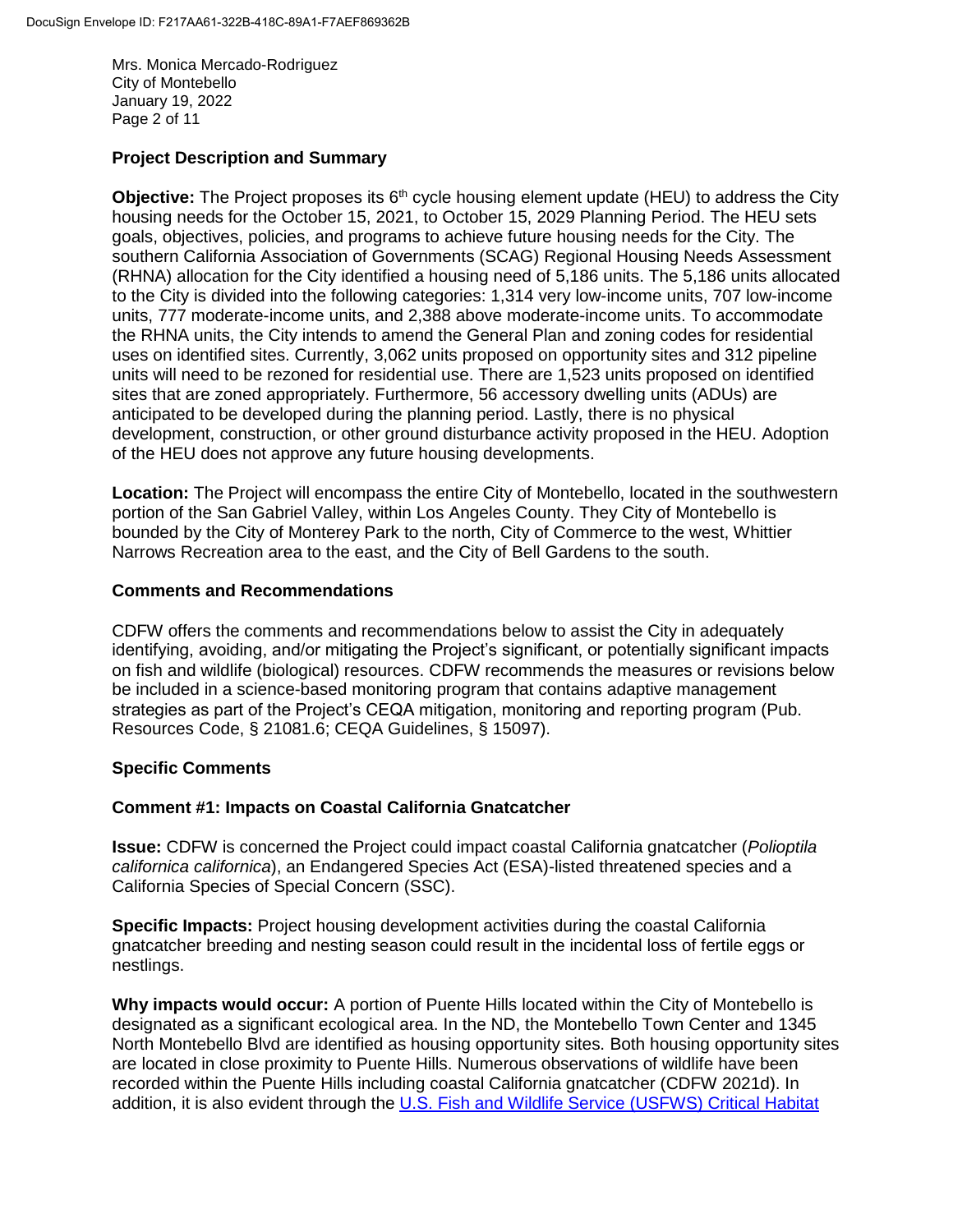Mrs. Monica Mercado-Rodriguez City of Montebello January 19, 2022 Page 3 of 11

[Mapper](https://www.arcgis.com/home/item.html?id=2c2453ee613f47cdae9dbd0ed7939409) that Puente Hills provides critical habitat for coastal California gnatcatcher (USFWS 2013b). Future development near Puente Hills can result in injury or mortality of unidentified gnatcatcher, including eggs or nestlings. Furthermore, removal of trees can result in loss of breeding and foraging habitat for coastal California gnatcatcher.

**Evidence impact would be significant:** CEQA provides protection for special status species, including Species of Special Concern (SSC). These SSC meet the CEQA definition of rare, threatened, or endangered species (CEQA Guidelines, § 15380). Therefore, take of SSC could require a mandatory finding of significance by the City (CEQA Guidelines, § 15065). The reductions in the number of special status bird species, either directly or indirectly through nest abandonment or reproductive suppression, would constitute a significant impact absent appropriate mitigation. Inadequate avoidance and mitigation measures will result in the Project continuing to have a substantial adverse direct and cumulative effect, either directly or through habitat modifications, on any species identified as a candidate, sensitive, or special status species in local or regional plans, policies, or regulations, or by CDFW and/or USFWS.

#### **Recommended Potentially Feasible Mitigation Measure(s)**

**Mitigation Measure #1:** CDFW recommends the ND require any future proposed housing development to conduct coastal California gnatcatcher surveys to determine presence/absence of gnatcatcher. Future Project proponents should retain a qualified biologist with an appropriate USFWS permit to survey the areas. The qualified biologist should conduct surveys according to USFWS [Coastal California Gnatcatcher \(](https://www.fws.gov/ventura/docs/species/protocols/cagn/coastal-gnatcatcher_survey-guidelines.pdf)*Polioptila californica californica*) Presence/Absence [Survey Guidelines](https://www.fws.gov/ventura/docs/species/protocols/cagn/coastal-gnatcatcher_survey-guidelines.pdf) (USFWS 1997a). The survey protocol requires a minimum of six surveys conducted at least one week apart from March 15 through June 30 and a minimum of nine surveys at least two weeks apart from July 1 through March 14. The protocol should be followed for all surveys unless otherwise authorized by the USFWS in writing (USFWS 1997a). CDFW recommends gnatcatcher surveys be conducted and USFWS notified (per protocol guidance) prior to the City's issuance of a grading permit.

**Mitigation Measure #2:** CDFW recommends developments facilitated by the HEU avoid any construction activity during nesting season. If not feasible, CDFW recommends that if future housing development occurs between January 1 through September 15, a nesting bird and raptor survey should be conducted within a 500-foot radius of the construction site, prior to any ground-disturbing activities (e.g., staging, mobilization, grading) as well as prior to any vegetation removal within the Project site. The nesting bird surveys should be conducted at appropriate nesting times and concentrate on potential roosting or perch sites. CDFW recommends the ND require subsequent Project proponents require surveys be conducted by a qualified biologist no more than 7 days prior to the beginning of any Project-related activity likely to impact raptors and migratory songbirds, for the entire Project site. If Project activities are delayed or suspended for more than 7 days during the breeding season, repeat the surveys. If nesting raptors and migratory songbirds are identified, CDFW recommends the following minimum no-disturbance buffers be implemented: 300 feet around active passerine (perching birds and songbirds) nests, 500 feet around active non-listed raptor nests and 0.5 mile around active listed bird nests. These buffers should be maintained until the breeding season has ended or until a qualified biologist has determined that the birds have fledged and are no longer reliant upon the nest or parental care for survival.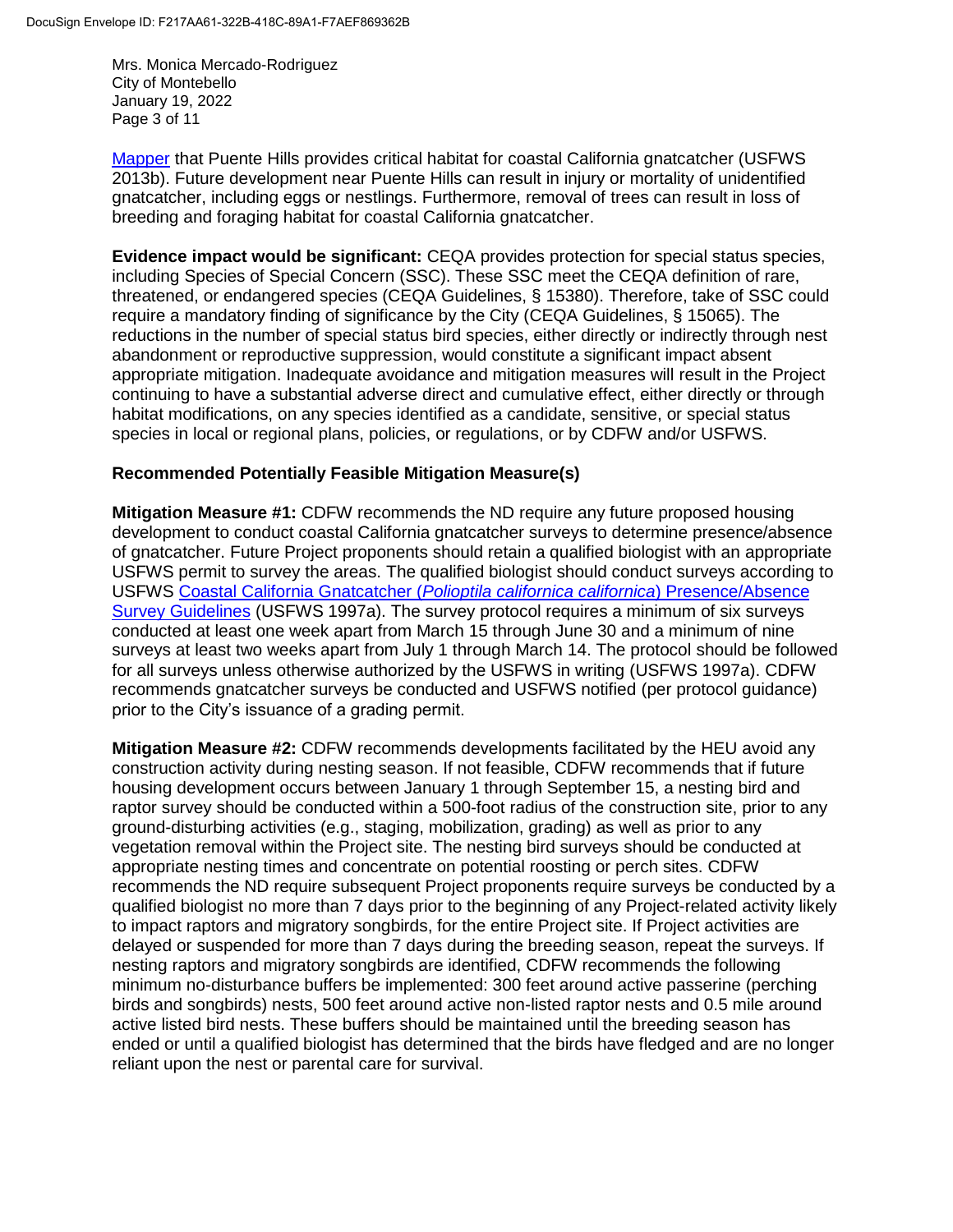Mrs. Monica Mercado-Rodriguez City of Montebello January 19, 2022 Page 4 of 11

It should be noted that the temporary halt of Project activities within nesting buffers during nesting season does not constitute effective mitigation for the purposes of offsetting Project impacts associated with habitat loss. Additional mitigation would be necessary to compensate for the removal of nesting habitat within the Project site based on acreage of impact and vegetation composition. Mitigation ratios should increase with the occurrence of a SSC and should further increase with the occurrence of a CESA-listed species

**Recommendation:** Take under the ESA also includes significant habitat modification or degradation that could result in death or injury to a listed species by interfering with essential behavioral patterns such as breeding, foraging, or nesting. CDFW recommends consultation with the USFWS, in order to comply with ESA, is advised well in advance of any grounddisturbing activities and/or vegetation removal that may impact gnatcatcher.

#### **Additional Recommendations**

Biological Baseline Assessment and Impact Analysis. CDFW recommends the ND require subsequent projects provide a complete assessment and impact analysis of the flora and fauna within and adjacent to the Project area, with emphasis upon identifying endangered, threatened, sensitive, regionally, and locally unique species, and sensitive habitats. Impact analysis will aid in determining any direct, indirect, and cumulative biological impacts, as well as specific mitigation or avoidance measures necessary to offset those impacts. CDFW recommends avoiding any sensitive natural communities found on or adjacent to the Project. CDFW also considers impacts to SSC a significant direct and cumulative adverse effect without implementing appropriate avoid and/or mitigation measures. The ND should include the following information:

a) Information on the regional setting that is critical to an assessment of environmental impacts, with special emphasis on resources that are rare or unique to the region [CEQA Guidelines, § 15125(c)]. The ND should require subsequent projects to include measures to fully avoid and otherwise protect Sensitive Natural Communities from Project-related impacts. Project implementation may result in impacts to rare or endangered plants or plant communities that have been recorded adjacent to the Project vicinity. CDFW considers these communities as threatened habitats having both regional and local significance. Plant communities, alliances, and associations with a [State-wide ranking](https://wildlife.ca.gov/Data/VegCAMP/Natural-Communities#sensitive%20natural%20communities) of S1, S2, S3 and S4 should be considered sensitive and declining at the local and regional level (CDFW 2020b);

b) A thorough, recent, floristic-based assessment of special status plants and natural communities, following CDFW's [Protocols for Surveying and Evaluating Impacts to](https://nrm.dfg.ca.gov/FileHandler.ashx?DocumentID=18959&inline) [Special Status Native Plant Populations and Natural Communities](https://nrm.dfg.ca.gov/FileHandler.ashx?DocumentID=18959&inline) (CDFW 2018a);

c) Floristic, alliance- and/or association-based mapping and vegetation impact assessments conducted at the Project site and within the neighboring vicinity. *[The](https://vegetation.cnps.org/) [Manual of California Vegetation](https://vegetation.cnps.org/)*, second edition, should also be used to inform this mapping and assessment (Sawyer, 2009). Adjoining habitat areas should be included in this assessment where site activities could lead to direct or indirect impacts offsite. Habitat mapping at the alliance level will help establish baseline vegetation conditions;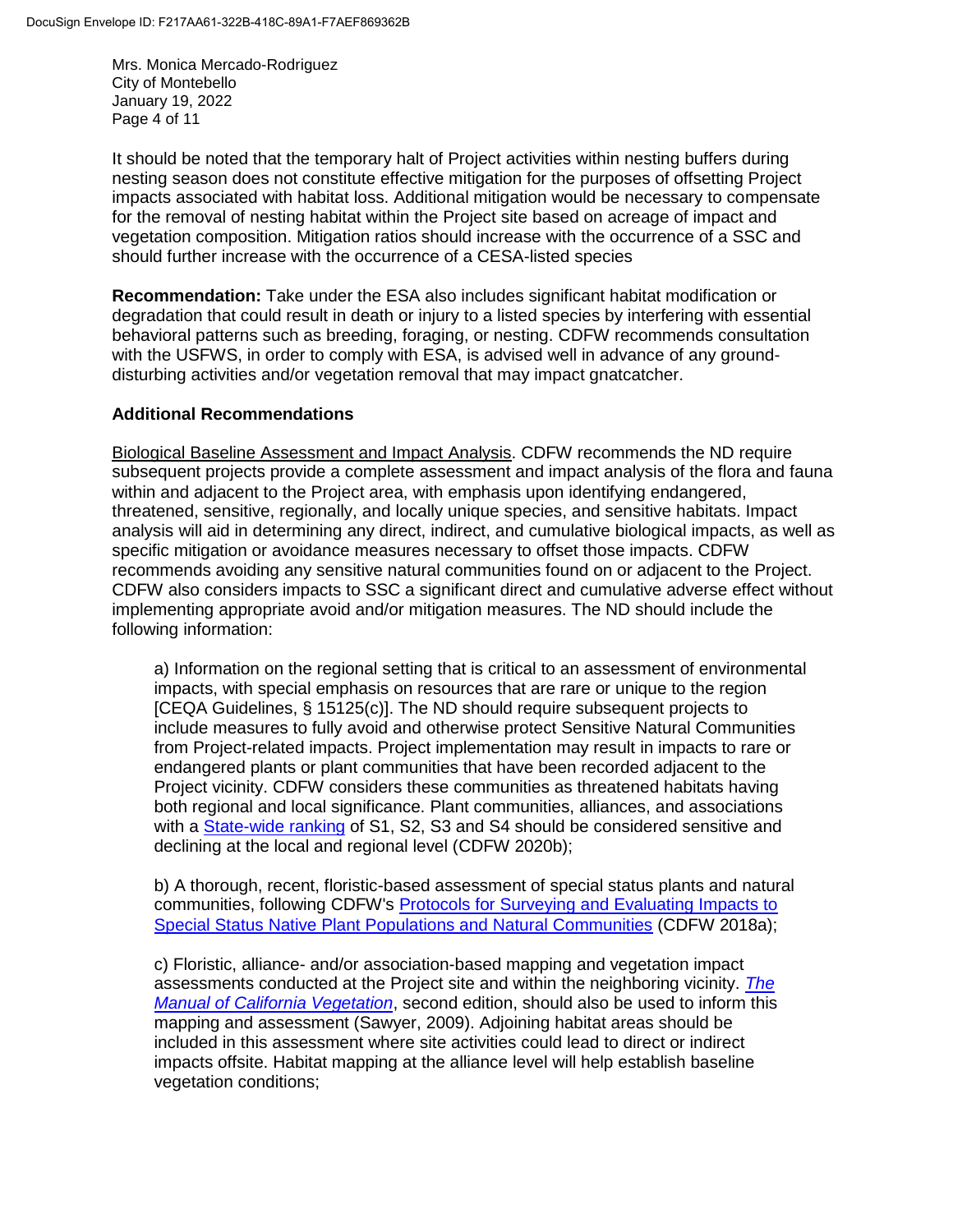Mrs. Monica Mercado-Rodriguez City of Montebello January 19, 2022 Page 5 of 11

> d) A complete, recent, assessment of the biological resources associated with each habitat type on site and within adjacent areas that could also be affected by the Project;

> e) A complete, recent, assessment of rare, threatened, and endangered, and other sensitive species on site and within the area of potential effect, including California Species of Special Concern and California Fully Protected Species (Fish & Game Code, §§ 3511, 4700, 5050 and 5515). Species to be addressed should include all those which meet the CEQA definition of endangered, rare or threatened species (CEQA Guidelines, § 15380). Seasonal variations in use of the Project area should also be addressed. Focused species-specific surveys, conducted at the appropriate time of year and time of day when the sensitive species are active or otherwise identifiable, are required. Acceptable species-specific survey procedures should be developed in consultation with CDFW and the USFWS; and,

f) A recent, wildlife and rare plant survey. CDFW generally considers biological field assessments for wildlife to be valid for a one-year period, and assessments for rare plants may be considered valid for a period of up to three years. Some aspects of the proposed Project may warrant periodic updated surveys for certain sensitive taxa, particularly if build out could occur over a protracted time frame, or in phases.

Data. CEQA requires that information developed in environmental impact reports and negative declarations be incorporated into a database (i.e., California Natural Diversity Database), which may be used to make subsequent or supplemental environmental determinations [Pub. Resources Code, § 21003, subd. (e)]. Accordingly, please report any special status species detected by completing and submitting [CNDDB Field Survey Forms](https://wildlife.ca.gov/Data/CNDDB/Submitting-Data) (CDFW 2021c). The City should ensure the data has been properly submitted, with all data fields applicable filled out, prior to finalizing/adopting the environmental document. The City should also require subsequent projects submit the data to CNDDB. The City should provide CDFW with confirmation of data submittal.

Mitigation and Monitoring Reporting Plan. CDFW recommends the City update the Project's environmental document to include mitigation measures recommended in this letter. CDFW provides comments to assist the City in developing mitigation measures that are specific, detailed (i.e., responsible party, timing, specific actions, location), and clear in order for a measure to be fully enforceable and implemented successfully via a mitigation monitoring and/or reporting program (CEQA Guidelines, § 15097; Pub. Resources Code, § 21081.6). The City is welcome to coordinate with CDFW to further review and refine the Project's mitigation measures. Per Public Resources Code section 21081.6(a)(1), CDFW has provided the City with a summary of our suggested mitigation measures and recommendations in the form of an attached Draft Mitigation and Monitoring Reporting Plan (MMRP; Attachment A).

# **Filing Fees**

The Project, as proposed, would have an impact on fish and/or wildlife, and assessment of filing fees is necessary. Fees are payable upon filing of the Notice of Determination by the City of Montebello and serve to help defray the cost of environmental review by CDFW. Payment of the fee is required for the underlying Project approval to be operative, vested, and final (Cal. Code Regs., tit. 14, § 753.5; Fish & G. Code, § 711.4; Pub. Resources Code, § 21089).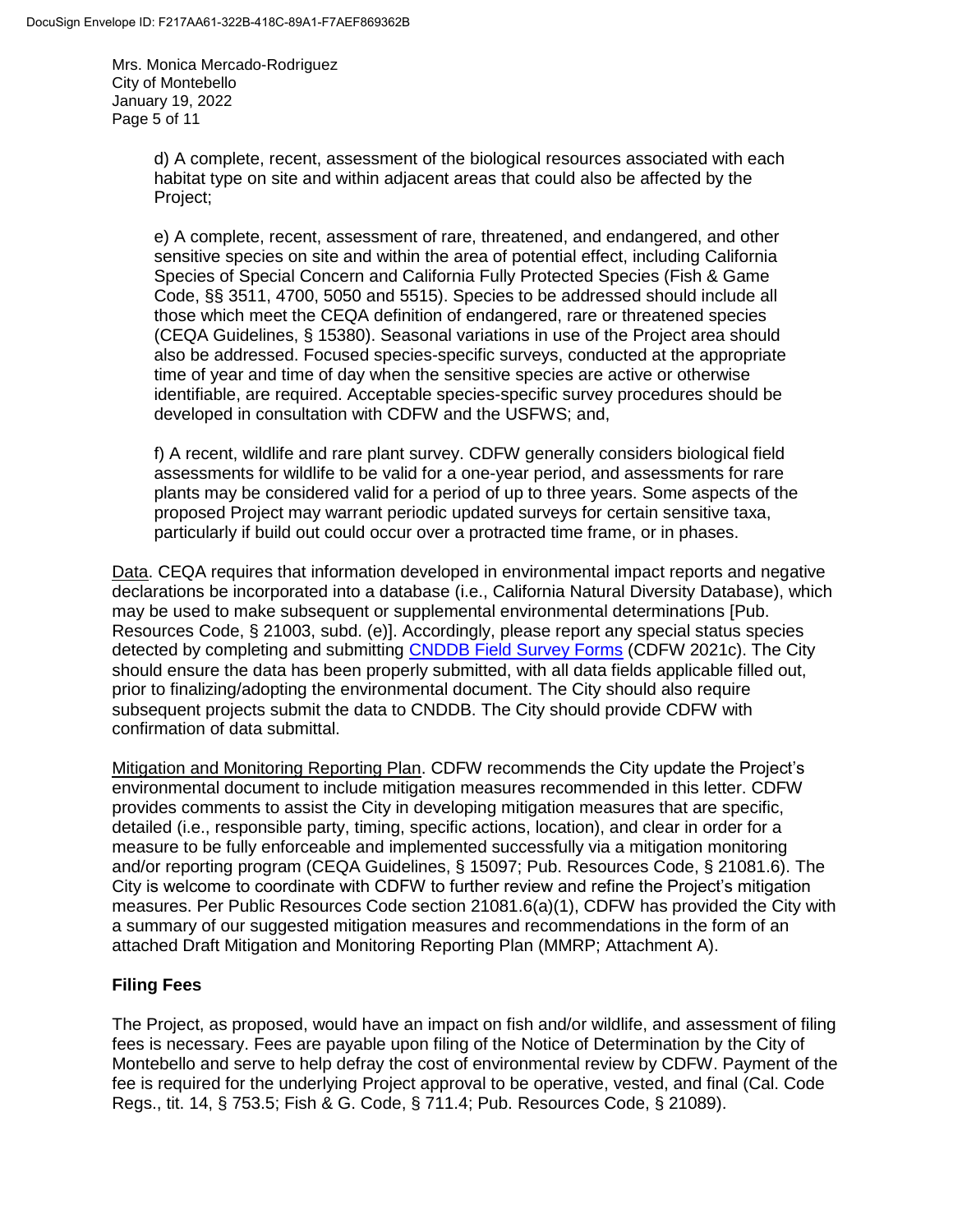Mrs. Monica Mercado-Rodriguez City of Montebello January 19, 2022 Page 6 of 11

#### **Conclusion**

We appreciate the opportunity to comment on the Project to assist the City of Montebello in adequately analyzing and minimizing/mitigating impacts to biological resources. CDFW requests an opportunity to review and comment on any response that the City of Montebello has to our comments and to receive notification of any forthcoming hearing date(s) for the Project [CEQA Guidelines, § 15073(e)]. If you have any questions or comments regarding this letter, please contact Julisa Portugal, Environmental Scientist, at (562) 330-7563 or [Julisa.Portugal@wildlife.ca.gov.](mailto:Julisa.Portugal@wildlife.ca.gov)

Sincerely,

-DocuSigned by:  $Ch_0$ -B6E58CFE24724F5...

Erinn Wilson-Olgin Environmental Program Manager I South Coast Region

ec: CDFW

Erinn Wilson-Olgin, Los Alamitos – [Erinn.Wilson-Olgin@wildlife.ca.gov](mailto:Erinn.Wilson-Olgin@wildlife.ca.gov) Victoria Tang, Los Alamitos – [Victoria.Tang@wildlife.ca.gov](mailto:Victoria.Tang@wildlife.ca.gov) Ruby Kwan-Davis, Los Alamitos – Ruby. Kwan-Davis @wildlife.ca.gov Felicia Silva, Los Alamitos – [Felicia.Silva@wildlife.ca.gov](mailto:Felicia.Silva@wildlife.ca.gov) Cindy Hailey, San Diego – [Cindy.Hailey@wildlife.ca.gov](mailto:Cindy.Hailey@wildlife.ca.gov) CEQA Program Coordinator, Sacramento – [CEQACommentLetters@wildlife.ca.gov](mailto:CEQACommentLetters@wildlife.ca.gov)  State Clearinghouse, Office of Planning and Research – [State.Clearinghouse@opr.ca.gov](mailto:State.Clearinghouse@opr.ca.gov)

#### **References:**

[CDFWa] California Department of fish and Wildlife. 2018. Protocols for Surveying and Evaluating Impacts to Special Status Native Plant Populations and Sensitive Natural Communities. Available from:

[https://nrm.dfg.ca.gov/FileHandler.ashx?DocumentID=18959&inline.](https://nrm.dfg.ca.gov/FileHandler.ashx?DocumentID=18959&inline)

- [CDFWb] California Department of Fish and Wildlife. 2020. Natural Communities. Available from: [https://wildlife.ca.gov/Data/VegCAMP/Natural-Communities.](https://wildlife.ca.gov/Data/VegCAMP/Natural-Communities)
- [CDFWc] California Department of Fish and Wildlife. 2021. Submitting Data to the CNDDB. Available from: [https://wildlife.ca.gov/Data/CNDDB/Submitting-Data.](https://wildlife.ca.gov/Data/CNDDB/Submitting-Data)
- [CDFWd] California Department of Fish and Wildlife. 2021. Biogeographic Information and Observation System. Available from: [https://wildlife.ca.gov/Data/BIOS.](https://wildlife.ca.gov/Data/BIOS)
- Sawyer, J. O., Keeler-Wolf, T., and Evens J.M. 2009. A Manual of California Vegetation, 2nd ed. ISBN 978-0-943460-49-9.
- [USFWSa] United States Fish and Wildlife Service. 1997. Coastal California Gnatcatcher (*Polioptila californica californica*) Presence/Absence Survey Guidelines. Available from: [https://www.fws.gov/ventura/docs/species/protocols/cagn/coastal](https://www.fws.gov/ventura/docs/species/protocols/cagn/coastal-gnatcatcher_surveyguidelines.pdf)[gnatcatcher\\_surveyguidelines.pdf.](https://www.fws.gov/ventura/docs/species/protocols/cagn/coastal-gnatcatcher_surveyguidelines.pdf)
- [USFWSb] United States Fish and Wildlife Service. 2013. US FWS Critical Habitat Mapper. Available from: <https://www.arcgis.com/home/item.html?id=2c2453ee613f47cdae9dbd0ed7939409>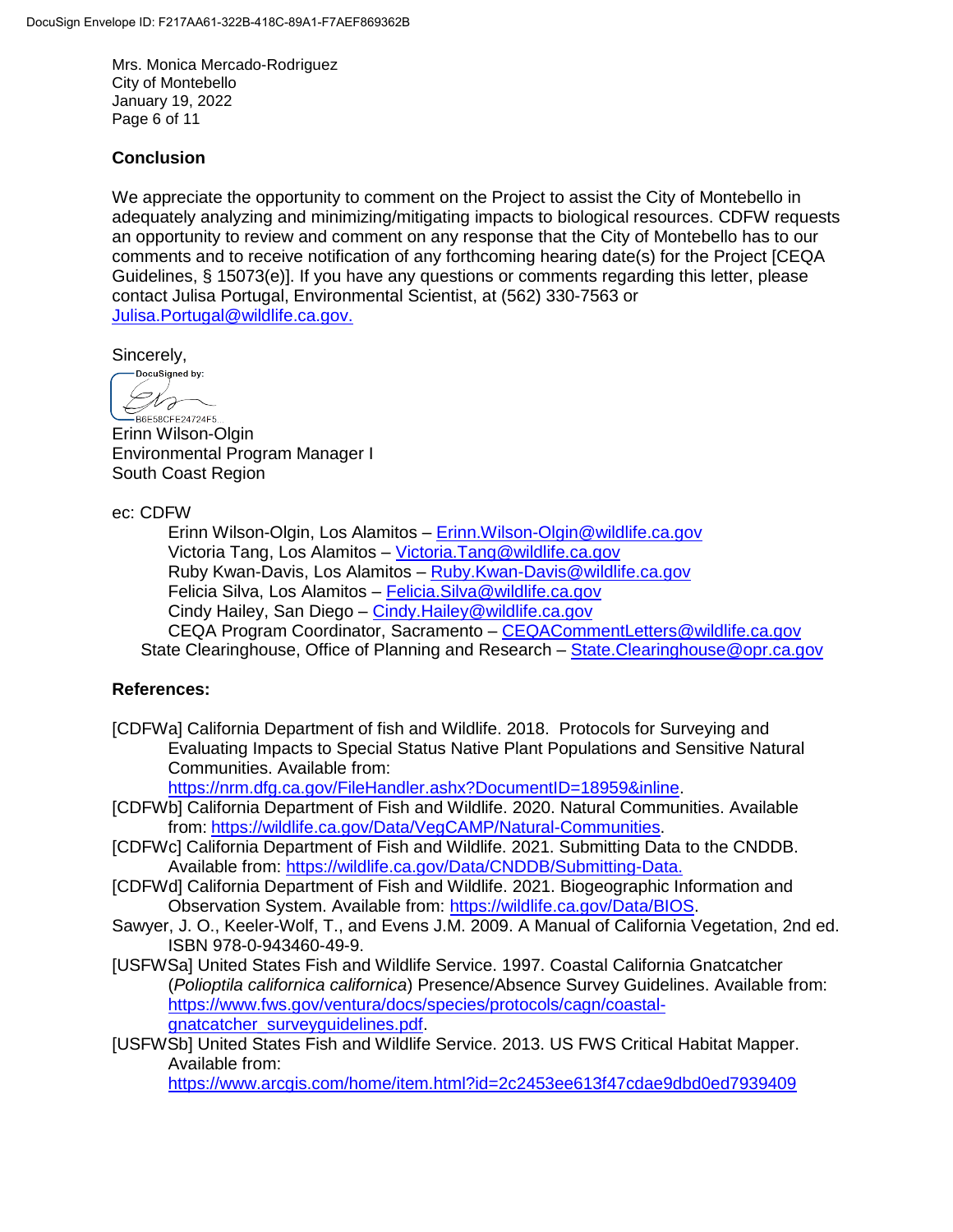

State of California – Natural Resources Agency *GAVIN NEWSOM, Governor* DEPARTMENT OF FISH AND WILDLIFE *CHARLTON H. BONHAM, Director*  South Coast Region 3883 Ruffin Road San Diego, CA 92123 (858) 467-4201 [www.wildlife.ca.gov](http://www.wildlife.ca.gov/)



# **Attachment A: Draft Mitigation and Monitoring Reporting Plan**

CDFW recommends the following language to be incorporated into a final environmental document for the Project.

| <b>Biological Resources (BIO)</b>                                         |                                                                                                                                                                                                                                                                                                                                                                                                                                                                                                                                                                                                                                                                                                                                                                                                                                                                                                                                                    |                                                                     |                                                                 |
|---------------------------------------------------------------------------|----------------------------------------------------------------------------------------------------------------------------------------------------------------------------------------------------------------------------------------------------------------------------------------------------------------------------------------------------------------------------------------------------------------------------------------------------------------------------------------------------------------------------------------------------------------------------------------------------------------------------------------------------------------------------------------------------------------------------------------------------------------------------------------------------------------------------------------------------------------------------------------------------------------------------------------------------|---------------------------------------------------------------------|-----------------------------------------------------------------|
|                                                                           | Mitigation Measure (MM) or Recommendation (REC)                                                                                                                                                                                                                                                                                                                                                                                                                                                                                                                                                                                                                                                                                                                                                                                                                                                                                                    | <b>Timing</b>                                                       | <b>Responsible Party</b>                                        |
| MM-BIO-1-<br>coastal<br><b>California</b><br>gnatcatcher<br><b>Survey</b> | Any future proposed housing development shall conduct coastal<br>California gnatcatcher surveys to determine presence/absence of<br>gnatcatcher. Future Project proponents shall retain a qualified<br>biologist with an appropriate USFWS permit to survey the areas.<br>The qualified biologist shall conduct surveys according to USFWS<br>Coastal California Gnatcatcher (Polioptila californica californica)<br><b>Presence/Absence Survey Guidelines</b> . The survey protocol<br>requires a minimum of six surveys conducted at least one week<br>apart from March 15 through June 30 and a minimum of nine<br>surveys at least two weeks apart from July 1 through March 14.<br>The protocol shall be followed for all surveys unless otherwise<br>authorized by the USFWS in writing. CDFW recommends<br>gnatcatcher surveys be conducted and USFWS notified (per<br>protocol guidance) prior to the City's issuance of a grading permit. | Prior to<br>construction<br>activities and<br>vegetation<br>removal | Project-level lead<br>agency/<br>Designated<br><b>Biologist</b> |
| MM-BIO-2-<br><b>Nesting Bird</b><br><b>Survey</b>                         | Developments facilitated by the HEU shall avoid any construction<br>activity during nesting season. If not feasible, CDFW recommends<br>that if future housing development occurs between January 1<br>through September 15, a nesting bird and raptor survey should be<br>conducted within a 500-foot radius of the construction site, prior to<br>any ground-disturbing activities (e.g., staging, mobilization,<br>grading) as well as prior to any vegetation removal within the<br>Project site. The nesting bird surveys should be conducted at<br>appropriate nesting times and concentrate on potential roosting or<br>perch sites. CDFW recommends the ND require subsequent                                                                                                                                                                                                                                                              | Prior to<br>construction<br>activities and<br>vegetation<br>removal | Project-level lead<br>agency/<br>Designated<br><b>Biologist</b> |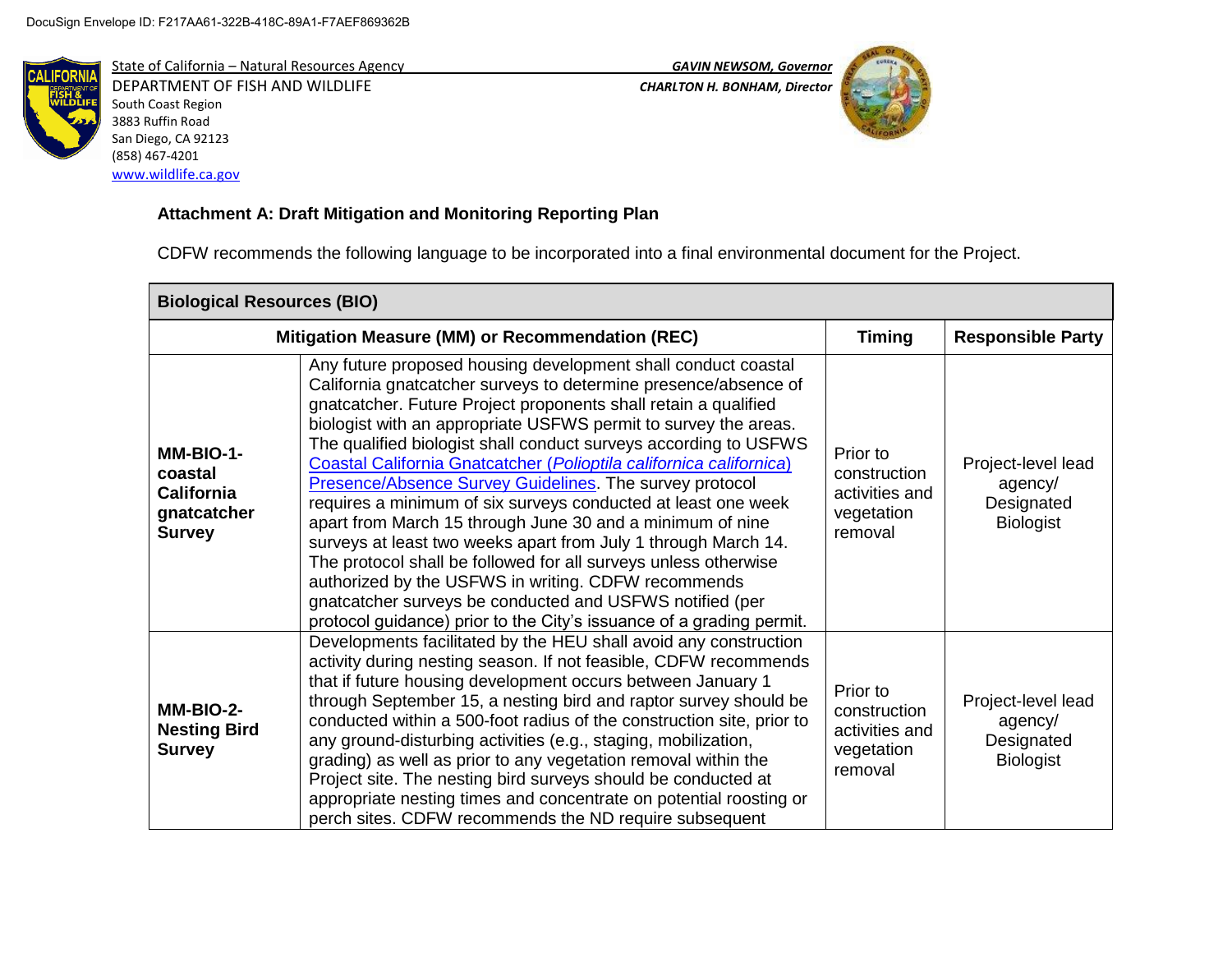Mrs. Monica Mercado-Rodriguez City of Montebello January 19, 2022 Page 8 of 11

|                                                                            | Project proponents require surveys be conducted by a<br>qualified biologist no more than 7 days prior to the beginning of<br>any Project-related activity likely to impact raptors and migratory<br>songbirds, for the entire Project site. If Project activities are<br>delayed or suspended for more than 7 days during the breeding<br>season, repeat the surveys. If nesting raptors and migratory<br>songbirds are identified, CDFW recommends the following<br>minimum no-disturbance buffers be implemented: 300 feet around<br>active passerine (perching birds and songbirds) nests, 500 feet<br>around active non-listed raptor nests and 0.5 mile around<br>active listed bird nests. These buffers should be maintained until<br>the breeding season has ended or until a qualified biologist has<br>determined that the birds have fledged and are no longer<br>reliant upon the nest or parental care for survival. |                                                                         |                                                    |
|----------------------------------------------------------------------------|-----------------------------------------------------------------------------------------------------------------------------------------------------------------------------------------------------------------------------------------------------------------------------------------------------------------------------------------------------------------------------------------------------------------------------------------------------------------------------------------------------------------------------------------------------------------------------------------------------------------------------------------------------------------------------------------------------------------------------------------------------------------------------------------------------------------------------------------------------------------------------------------------------------------------------------|-------------------------------------------------------------------------|----------------------------------------------------|
| <b>REC-1-</b><br><b>Consultation</b>                                       | CDFW recommends consultation with the USFWS, in order to<br>comply with ESA, is advised well in advance of any ground-<br>disturbing activities and/or vegetation removal that may impact<br>gnatcatcher.                                                                                                                                                                                                                                                                                                                                                                                                                                                                                                                                                                                                                                                                                                                         | Prior to any<br>construction<br>activities and<br>vegetation<br>removal | Project-level lead<br>agency/ Project<br>Applicant |
| <b>REC-2-</b><br><b>Biological</b><br><b>Baseline</b><br><b>Assessment</b> | CDFW recommends the ND require subsequent projects provide a<br>complete assessment and impact analysis of the flora and fauna<br>within and adjacent to the Project area, with emphasis upon<br>identifying endangered, threatened, sensitive, regionally, and<br>locally unique species, and sensitive habitats. Impact analysis will<br>aid in determining any direct, indirect, and cumulative biological<br>impacts, as well as specific mitigation or avoidance measures<br>necessary to offset those impacts. CDFW recommends avoiding<br>any sensitive natural communities found on or adjacent to the<br>Project. CDFW also considers impacts to SSC a significant direct<br>and cumulative adverse effect without implementing appropriate<br>avoid and/or mitigation measures. The ND should include the<br>following information:                                                                                     | Prior to<br>construction<br>activities and<br>vegetation<br>removal     | Project-level lead<br>agency/ Project<br>Applicant |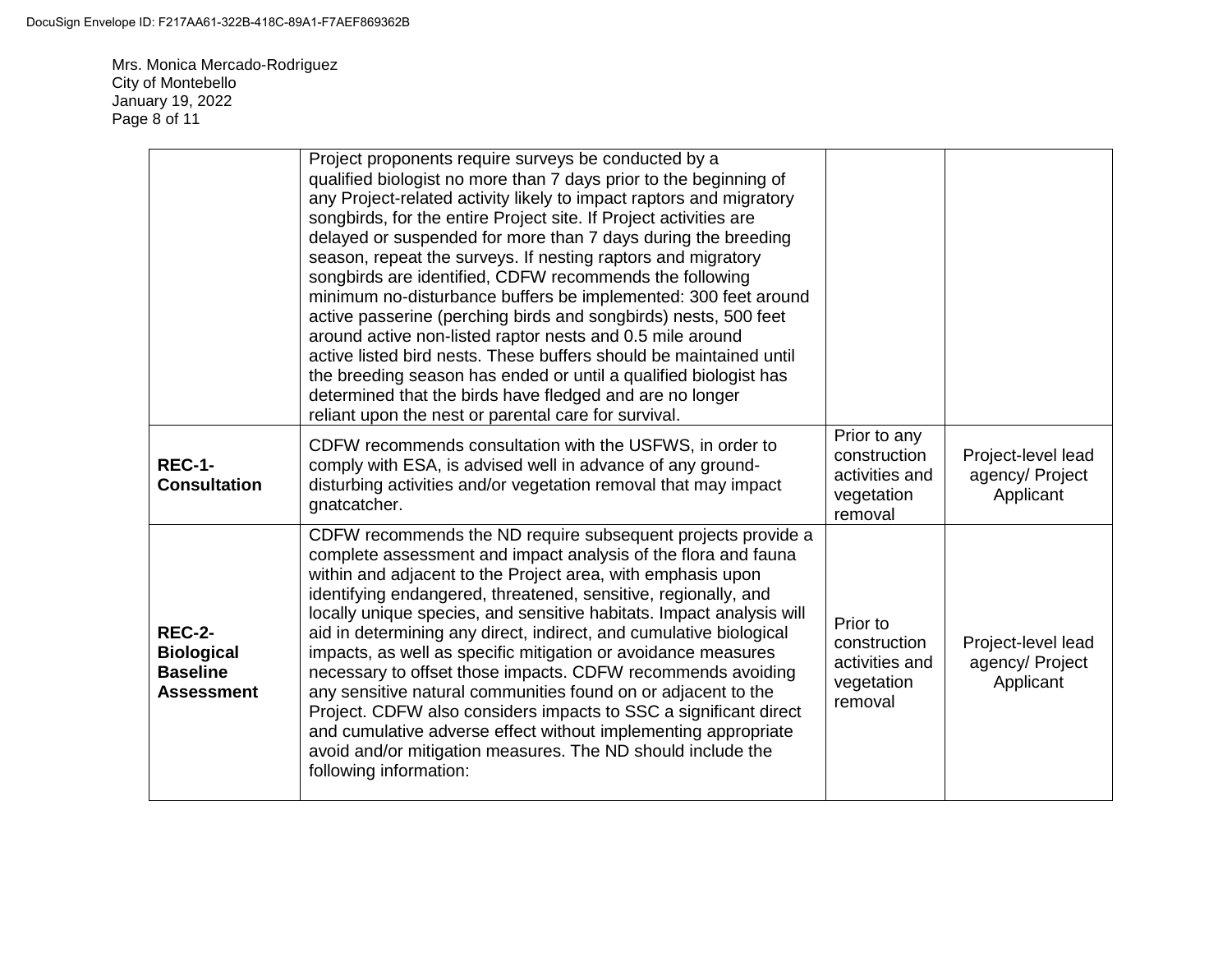Mrs. Monica Mercado-Rodriguez City of Montebello January 19, 2022 Page 9 of 11

| a) Information on the regional setting that is critical to an<br>assessment of environmental impacts, with special emphasis<br>on resources that are rare or unique to the region [CEQA<br>Guidelines, § 15125(c)]. The ND should require subsequent<br>projects to include measures to fully avoid and otherwise<br>protect Sensitive Natural Communities from Project-related<br>impacts. Project implementation may result in impacts to rare<br>or endangered plants or plant communities that have been<br>recorded adjacent to the Project vicinity. CDFW considers<br>these communities as threatened habitats having both<br>regional and local significance. Plant communities, alliances,<br>and associations with a <b>State-wide ranking of S1</b> , S2, S3 and<br>S4 should be considered sensitive and declining at the local |  |
|---------------------------------------------------------------------------------------------------------------------------------------------------------------------------------------------------------------------------------------------------------------------------------------------------------------------------------------------------------------------------------------------------------------------------------------------------------------------------------------------------------------------------------------------------------------------------------------------------------------------------------------------------------------------------------------------------------------------------------------------------------------------------------------------------------------------------------------------|--|
| and regional level<br>b) A thorough, recent, floristic-based assessment of special<br>status plants and natural communities, following CDFW's<br>Protocols for Surveying and Evaluating Impacts to<br><b>Special Status Native Plant Populations and Natural</b><br><b>Communities</b>                                                                                                                                                                                                                                                                                                                                                                                                                                                                                                                                                      |  |
| c) Floristic, alliance- and/or association-based mapping and<br>vegetation impact assessments conducted at the Project site<br>and within the neighboring vicinity. <i>The Manual of California</i><br>Vegetation, second edition, should also be used to inform this<br>mapping and assessment. Adjoining habitat areas should be<br>included in this assessment where site activities could lead to<br>direct or indirect impacts offsite. Habitat mapping at the<br>alliance level will help establish baseline vegetation<br>conditions                                                                                                                                                                                                                                                                                                 |  |
| d) A complete, recent, assessment of the biological<br>resources associated with each habitat type on site and<br>within adjacent areas that could also be affected by the                                                                                                                                                                                                                                                                                                                                                                                                                                                                                                                                                                                                                                                                  |  |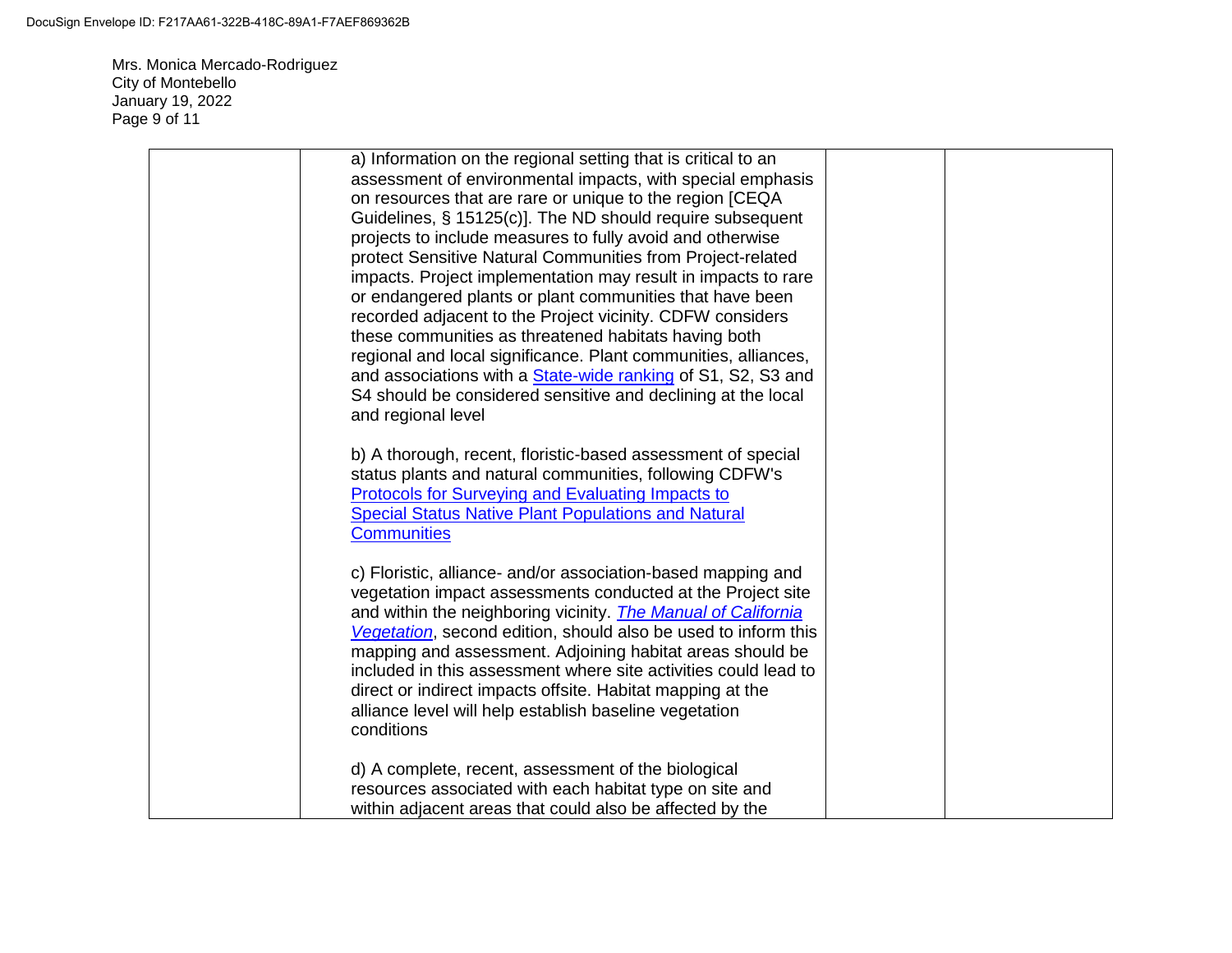Mrs. Monica Mercado-Rodriguez City of Montebello January 19, 2022 Page 10 of 11

|                                        | Project                                                                                                                                                                                                                                                                                                                                                                                                                                                                                                                                                                                                                                                                                                                                                                                                                                                                                                                                                                                                                                                                                                                                                                                                                                                                                                                   |                                                                                 |                              |
|----------------------------------------|---------------------------------------------------------------------------------------------------------------------------------------------------------------------------------------------------------------------------------------------------------------------------------------------------------------------------------------------------------------------------------------------------------------------------------------------------------------------------------------------------------------------------------------------------------------------------------------------------------------------------------------------------------------------------------------------------------------------------------------------------------------------------------------------------------------------------------------------------------------------------------------------------------------------------------------------------------------------------------------------------------------------------------------------------------------------------------------------------------------------------------------------------------------------------------------------------------------------------------------------------------------------------------------------------------------------------|---------------------------------------------------------------------------------|------------------------------|
|                                        | e) A complete, recent, assessment of rare, threatened, and<br>endangered, and other sensitive species on site and within<br>the area of potential effect, including California Species of<br>Special Concern and California Fully Protected Species (Fish<br>& Game Code, §§ 3511, 4700, 5050 and 5515). Species to<br>be addressed should include all those which meet the CEQA<br>definition of endangered, rare or threatened species (CEQA<br>Guidelines, § 15380). Seasonal variations in use of the<br>Project area should also be addressed. Focused species-<br>specific surveys, conducted at the appropriate time of year<br>and time of day when the sensitive species are active or<br>otherwise identifiable, are required. Acceptable species-<br>specific survey procedures should be developed in<br>consultation with CDFW and the USFWS; and<br>f) A recent, wildlife and rare plant survey. CDFW generally<br>considers biological field assessments for wildlife to be valid<br>for a one-year period, and assessments for rare plants may<br>be considered valid for a period of up to three years. Some<br>aspects of the proposed Project may warrant periodic<br>updated surveys for certain sensitive taxa, particularly if build<br>out could occur over a protracted time frame, or in phases. |                                                                                 |                              |
| REC-3-Data                             | Project-level lead agencies shall ensure sensitive and special<br>status species data have been properly submitted to the California<br>Natural Diversity Database with all data fields applicable filled out.<br>Confirmation of data submittal shall be provided to CDFW.                                                                                                                                                                                                                                                                                                                                                                                                                                                                                                                                                                                                                                                                                                                                                                                                                                                                                                                                                                                                                                               | Prior to<br>finalizing/<br>adopting<br>project-level<br><b>CEQA</b><br>document | Project-level lead<br>agency |
| <b>REC-4-</b><br><b>Mitigation and</b> | The City should update the Project's environmental document to<br>include mitigation measures recommended in this letter. The City                                                                                                                                                                                                                                                                                                                                                                                                                                                                                                                                                                                                                                                                                                                                                                                                                                                                                                                                                                                                                                                                                                                                                                                        | Prior to<br>finalizing/<br>adopting                                             | City of Montebello           |